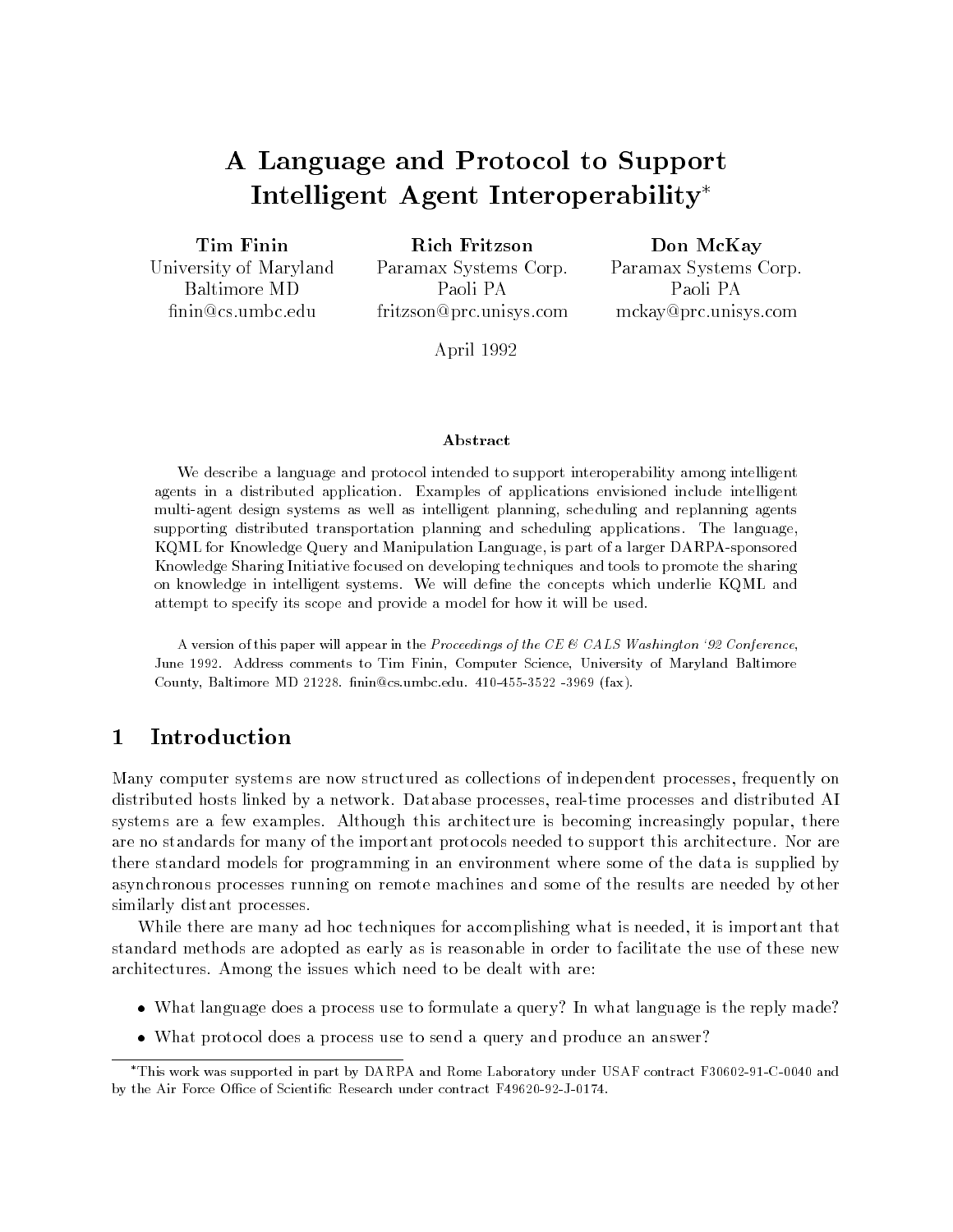

Figure 1: Not only do systems operate and communicate in different ontologies and languages, but they follow different protocols for communicating. This makes communication difficult, since each application has to deal with it independently. Having a multitude of protocols makes a hard problem worse. The introduction of communication facilitator agents simplifies the communication problem.

- What is an eective way to present a communication protocol to users of various programming disciplines such as procedural languages, backward chaining engines, forward chaining engines, classiers, etc?
- $\mathcal{L}$  is a process to the sense to which process to send queries. How can it must out? What it is not protocol does it use in finding out?

This paper discusses the problem and describes the design of a simple knowledge transfer protocol that addresses some of the issues. This is part of a related effort to develop an new style of interface for knowledge-based systems based on the  $KQML$  [?] specifications being explored by the DARPA Knowledge Sharing Initiative [?].

The problem of coordinating many agents who must communicate with one another is a difficult one. These problems are compounded when we are trying to coordinate a multitude of \intelligent agents" for several reasons. The first diagram in Figure 1 shows a hypothetical situation in which agents implemented in different AI systems need to share knowledge.

We divide this problem into two general aspects: problems having to do with the mechanics of establishing reliable communication with the right agent and problems involving the mutual understanding and utility of the content of the communication. We believe that this problem decomposition enhances the scalability of our our approach. To solve the first set of problems we introduce additional agents  ${ - communication}$  facilitators  ${ -}$  to help with the process. Our approach to address the second set of problems employs two ideas. The first is to use a simple model for what can be said from one agent to another and to establish some simple standards, conventions and protocols for saying it. The second idea is to provide for a class of *communication mediators* whose role is to effect the semantic and ontologic transformation which are required to map one agents knowledge into another's.

The second diagram in Figure 1 shows our hypothetical situation with the introduction of facilitators and mediators. It might seem that we have complicated the situation and made the problem worse since we have more than doubled the number of agents and show each facilitator talking to every other facilitator. However, we have simplied things considerably since:

 Facilitators and Mediators communicate among themselves using well-dened protocols which are independent of the language or languages which the agents use to exchange knowledge.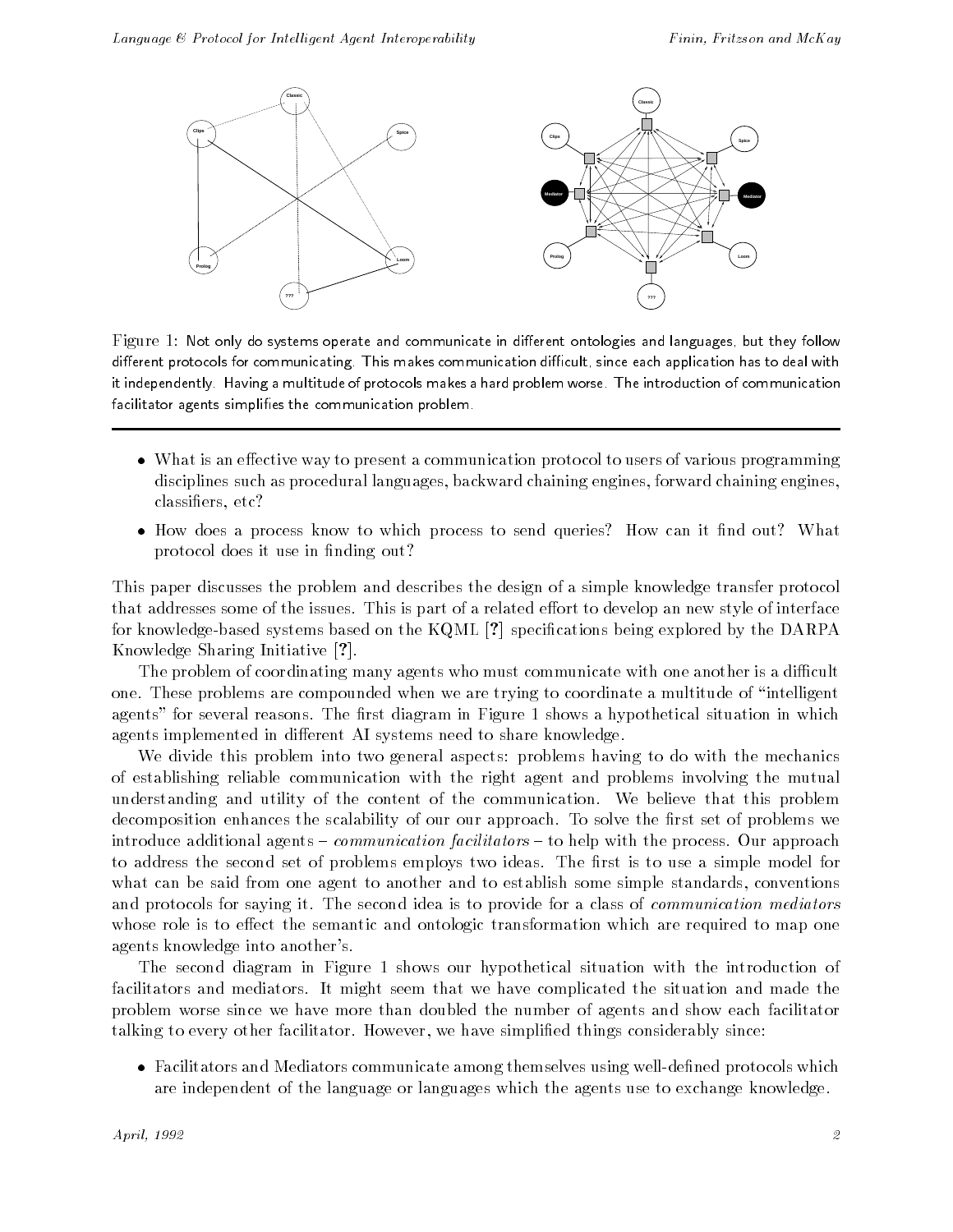- Communication between processes is handled by facilitators and (optionally) mediators, of floading most of the details from the agents.
- Each application system only has to know how to communicate with a facilitator to transmit messages to another system. These messages can be expressed in in any knowledge representation language that the two communication agents find convenient. The use of mediators provides additional translation and mapping services to allow applications to interoperate.

The Knowledge Query and Manipulation Language (KQML) is a language and a protocol to support the high level communication among intelligent agents. It can be used as a language for an application program to interact with an intelligent system or for two or more intelligent systems to interact cooperatively in problem solving.

SKTP, a Simple Knowledge Transfer Protocol, supports KQML interactions and is dened as a protocol stack with at least three layers: content, message and communication. Additional layers will appear below these three to supply reliable communication streams between the processes. The content layer contains an expression in some language which encodes the knowledge to be conveyed. The message layer adds additional attributes which describe attributes of the content layer such as the language it is expressed in, the ontology it assumes and the kind of speech act it represents (e.g., an assertion or a query). The final communication layer adds still more attributes which describe the lower level communication parameters, such as the identity of the sender and recipient and whether or not the communication is meant to by synchronous or asynchronous.

# 2 Knowledge Query and Manipulation Language

The Knowledge Query and Manipulation Language (KQML) is a language and an associated protocol to support the high level communication among intelligent agents. It can be used as a language for an application program to interact with an intelligent system or for two or more intelligent systems to interact cooperatively in problem solving. We argue that KQML should be dened as more than a language with a syntax and semantics, but must also include a protocol which governs the use of the language (e.g., a pragmatic component).

# 2.1 Design Issues and Assumption

Architectural assumptions. Agents will typically be separate processes which may be running in the same address space or on separate machines. The processes will have a reliable information transport mechanism (e.g. TCP/IP streams) connecting them. We need a protocol that is simple and efficient to use to connect a few pre-defined agents on a single machine or on several machines on the same local area network. We also need the protocol to be an appropriate one to scale up to a scenario in which we have a large number (i.e. hundreds or even thousands) of communicating agents scattered across the global Internet and who are dynamically coming on and off line.

Communication Modes. KQML will support several modes of communication among agents along several independent dimensions. Along one dimension, it supports interactions which differ in the number of agents involved  ${\bf -}$  from a single agent to a single agent (i.e., point-to-point), as well as messages from one agent to a set of agents (i.e., multicasting). Along another dimension, it permits one to specify the recipient agents either explicitly (e.g., by Internet address and port number), by symbolic address (e.g., to "to the  $the TRANSCOMMapServer"$  or even by a declarative description form of broadcast (e.g., "to any KIF-speaking agents interested in airport locations"). A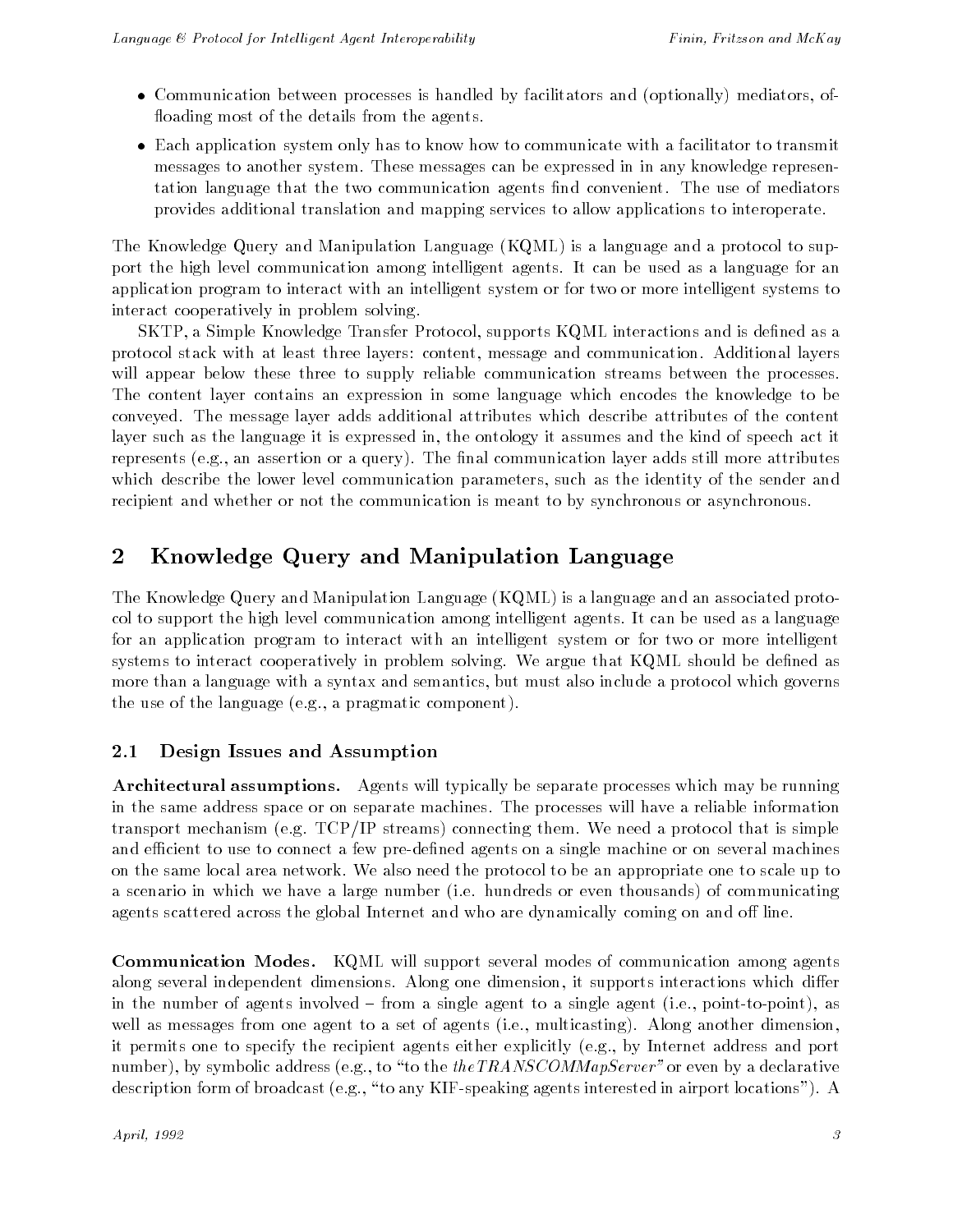final dimension involves synchronicity  $-$  the protocol must support blocking as well as non-blocking communication.

Syntactic assumptions. The actual representation of information at the most underlying level, is not of great importance; current implementations utilize Lisp s-expressions transmitted between processes in the form of ascii streams. The forms at the content layer depend on the contentlanguage being used and may be represented as strings, if necessary. The forms at the message and communication layer will be ascii representations of lists with a symbol as the first element and whose remaining elements use the Common Lisp keyword argument convention. However, newly emerging standards, such as those from the Ob ject Management Group, may provide an entirely new basis for representing the content of the messages.

Security. Security is an issue in any distributed environment. We will need to develop conventions and procedures for authentication which will allow an agent to verify that another agent is who it purports to be.

**Transactions.** Interactions among knowledge-based systems have a different kind of transaction processing which will require something other than the now standard two-phase commit. That is because interacting agents may use information and knowledge gained from one information source for longer periods of time than read/write locks support. In one way, knowledge-based systems are similar to other advanced systems such as software engineering or CAD/CAM design environments (see Computing Surveys, 1991). Further, interactions among knowledge-based systems may better be cast in terms of belief spaces and/or logics of belief than in terms of low level transactions. The development of a good model to support transactions among intelligent agents is a research topic for the KQML group to consider sometime in the future. Developing a workable solution which is incrementally implementable may prove key to the ultimate success of the  $KQML$  effort.

**Protocol Approach.** KQML should be defined as more than a language with a syntax and semantics, but must also include a protocol which governs the use of the language (i.e., a pragmatic component). Using a protocol approach is common in modern communication and distributed processing. The first diagram in Figure 2 shows a simplified version of the standard protocol stack for network communication over an Internet. At the top of the stack is the application-level protocol, in this case SMTP (Simple Mail Transfer Protocol) and at the bottom is the low level protocol in which data is actually exchanged. From a mailer's point of view, it is communicating with another mailer using the SMTP protocol. It need not know any of the details of the protocols which support its communication.

We are developing a similar approach to support communication among intelligent agents  $$ defining a protocol stack for transferring knowledge across the Internet. The second diagram in Figure 2 shows a simple protocol stack we are using for the model of KQML. We assume that the KQML protocol stack is an application protocol layer of the standard OSI model and thus assume reliable communication. SKTP, a Simple Knowledge Transfer Protocol, supports KQML interactions and is defined as a protocol stack with at least three layers: content, message and communication. These layers are built upon some reliable network transport mechanism.

# 2.2 KQML Layers

KQML expressions consist of a content expression encapsulated in a message wrapper which is in turn encapsulated in a communication wrapper, as shown in Figure 3. Thus the language is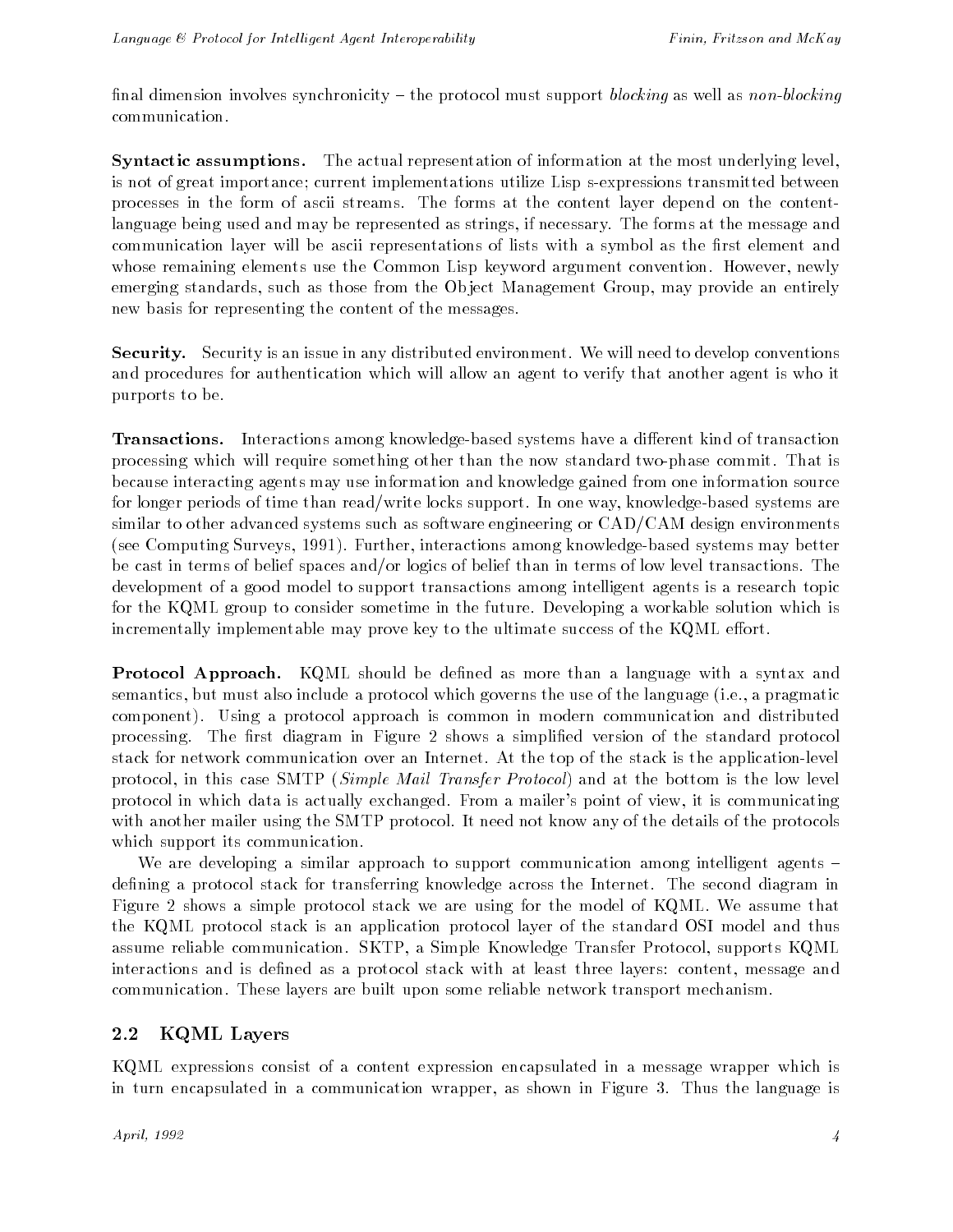

Figure 2: Modern Internet communication is governed by a "protocol stack" with distinct, well-defined layers. Communication between intelligent agents should also be governed by a protocol stack with distinct, well-defined layers.

thought of as being divided into three layers: content, message and communication. The content layer contains an expression in some language which encodes the knowledge to be conveyed. The format of this expression is unimportant to KQML; it can carry any type of content. However, there are emerging standards for Knowledge Representation (e.g. Interlingua, KIF [?], etc) and standards for persistent objects pointers (e.g. the OMG Ob ject Request Broker) which may prove to be very valuable in the near future.

Because the content is opaque to KQML, the message layer adds a set of features which describe the content, e.g. the language it is expressed in, the ontology it assumes and the kind of speech act it represents (e.g., an assertion or a query). These features make it possible for the protocol implementation to analyze, route and properly deliver messages even though their content is inaccessible.

The final communication level adds a second layer of features to the message which describe the lower level communication parameters, such as the identity of the sender and recipient and whether the communication is meant to be synchronous or asynchronous. These are used by the network layer which provides reliable transfer of bytes between processes on a network.



Figure 3: KQML expressions can be thought of as consisting of a content expression encapsulated in a message wrapper which is in turn encapsulated in a communication wrapper.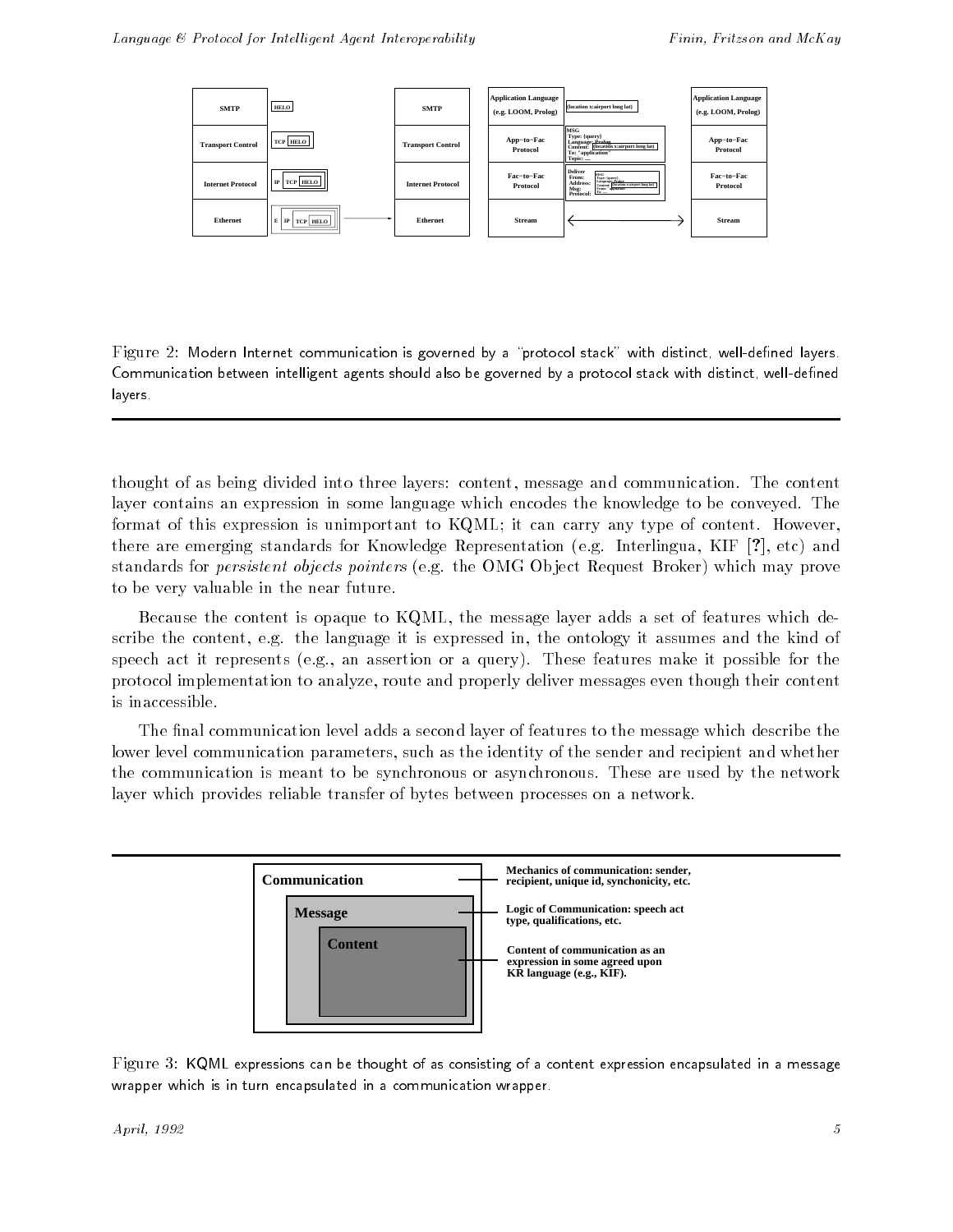### 2.3 KQML Content Layer

KQML makes no commitments about the content layer. One should be able to use it with any number of content languages, such as KIF [?] or LOOM [?]. All the two intelligent agents need to do is to agree on a language to use for communication. This does not preclude the use of or diminish the need for an interlingua such as KIF to support knowledge sharing. It does allow two agents who are using the same internal language to use it as the communication language in the protocol.

### 2.4 KQML Message Layer

The message layer is used to encode a message that one application would like to have transmitted to another application. These messages are of two general types  $-$  content messages and declaration messages. A "content" message contains a description of a piece of knowledge being offered or sought. "Declaration" messages are used to announce the presence of an agent, register its name and provide descriptions of the general types of information that the agent will send and would like to receive and the actual content baring messages sent between agents.

The message layer can also be thought of as a "speech act layer". One of the most important attributes to specify about the content is what kind of "speech act" it represents  $-$  an assertion, a query, a response, an error message, etc.

#### 2.4.1 Content Messages

A content message is used to describe a query, assertion or other speech act involving some sentence in the content language. It is represented as a list whose first element is the atom MSG and whose remaining elements are alternating attribute-value pairs using the Common Lisp keyword argument format. Possible keyword arguments are:

- :TYPE  $\leq$  *Speech Act*>. The speech act type of the message (e.g., query, assert, retract, etc.). :QUALIFIERS -  $\leq$ keyword list>. A keyword tagged list of qualifiers appropriate to the message type.
- :CONTENT-LANGUAGE -<language name>. A term naming the language in which the CONTENT field is expressed.
- :CONTENT-ONTOLOGY <ontology name>. A term or list of terms chosen from a standard list naming the ontologies assumed.
- :CONTENT-TOPIC <topic name>. A term or list of terms describing the topic of the knowledge within the given ontology.
- :CONTENT <content language sentence>. The actual knowledge to by conveyed expressed as a sentence in the content-language.

The following example message is a query expressed in KIF for which exactly one answer is sought.

(MSG :TYPE query :QUALIFIERS (:number-answers 1) :CONTENT-LANGUAGE kif :CONTENT-ONTOLOGY (blocksWorld) :CONTENT-TOPIC (physical-properties) :CONTENT (color snow ?C))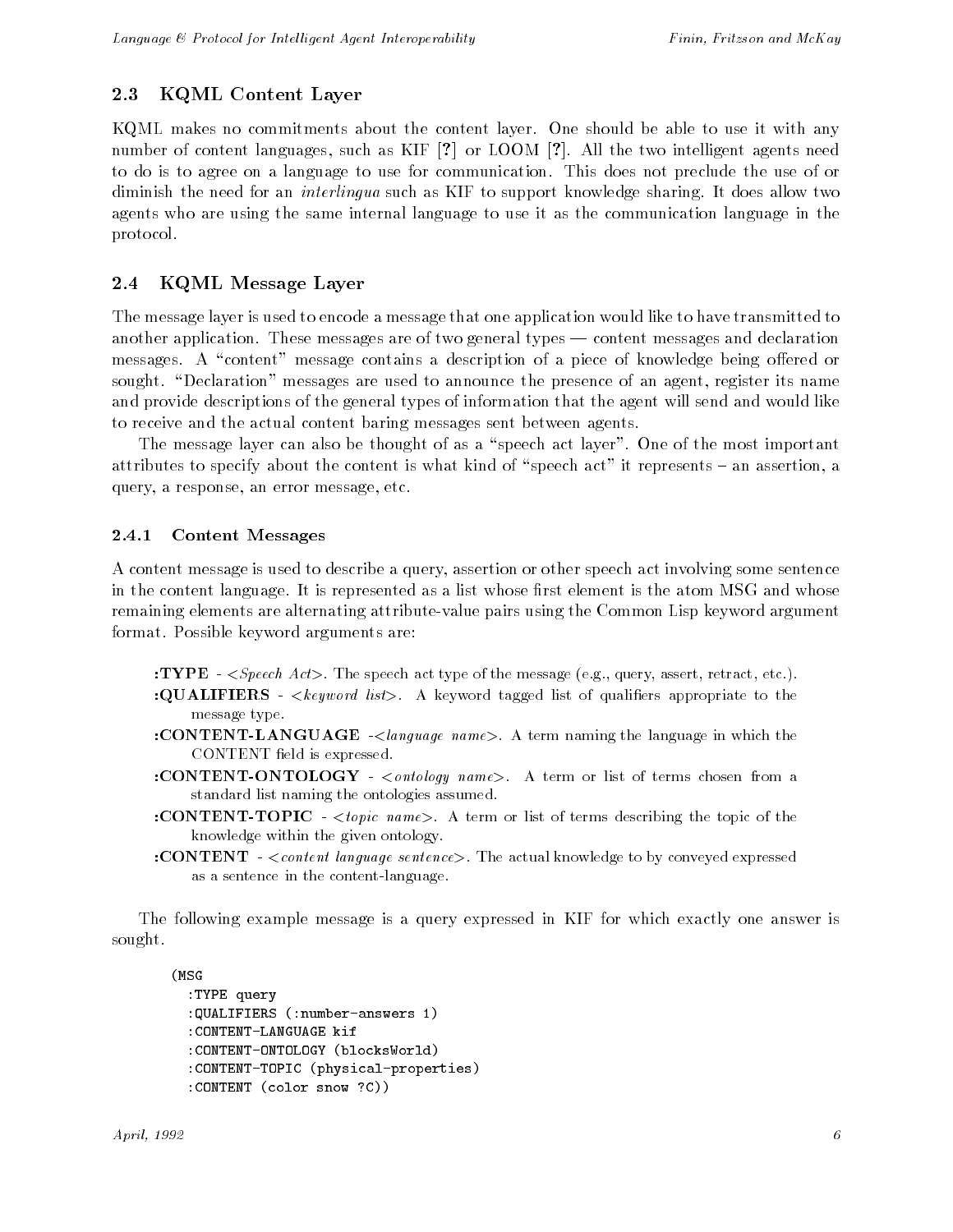#### 2.4.2 Declaration Messages

A declaration message is used to provide meta-information about the content messages that the agent will generate and would like to receive. These declarations can be used to register a service (e.g., \I'll answer questions about the physical properties of blocks") and to register a need for a service (e.g., "I want to be keep current on the location of every block").

Syntactically, a declaration is a list whose first element is the atom  $DCL$  and whose remaining elements are alternating attribute-value pairs using the Common Lisp keyword argument format. Possible keyword arguments are:

- :TYPE  $\langle Speech \, act \rangle$ . The speech act type of the embedded (MSG ...) expression (e.g., assert, query).
- :DIRECTION  $-$  < One Of(import, export)>. Specifies whether the information is to be imported or exported.
- : **COMM**  $\leq$   $\leq$  *Oneof(block, nonblock)* >. Specifies whether the service is being offered or sought in a blocking or nonblocking communication mode.
- :MSG  $-$ <Message>. A (MSG ...) expression which specifies the content level information that is to be imported or exported.

The following example announces that agent  $a001$  is willing to export assertions expressed in KIF about the color properties of things in a blocks world ontology.

```
(DCL
:TYPE assert
:DIRECTION export
:MSG (MSG
        :TYPE assert
        :CONTENT-LANGUAGE KIF
        :CONTENT-ONTOLOGY (blocksWorld)
        :CONTENT-TOPIC (physical-properties)
        :CONTENT (color ?X ?Y)))
```
### 2.5 KQML Communication Layer

At the communication layer, agents exchange *packages*. A package is a wrapper around a message which specifies some communication attributes, such as a specification of the sender and recipients. A package is represented as a list whose fist element is the atom PACKAGE and whose remaining elements are alternating attribute-value pairs using the Common Lisp keyword argument format. Possible keyword arguments are:

- :TYPE <Message type>. This is the type of the embedded message, i.e. either a content message or a declaration message.
- : FROM  $-$  < *Agent ID*>. The unique identifier of the sending agent.
- : TO  $-$  < *Agent ID*>. The unique identifier or identifiers of the recipient agent(s).
- :ID  $-$  <Package ID>. A unique identifier for this message. This should be generated at this layer (e.g. by the facilitator agent if one is being used) and is used to refer to the message
- :**COMM**  $\langle Oneof-block, nonblock \rangle$ . Specifies whether or not the communication is to be carried out in a blocking or nonblocking mode.
- :IN-RESPONSE-TO <Package ID>. A list of one or more package IDs which refer to earlier messages that this package is in response to.
- :CONTENT  $-$  < Message >. An (DCL ...) or (MSG ...) expression.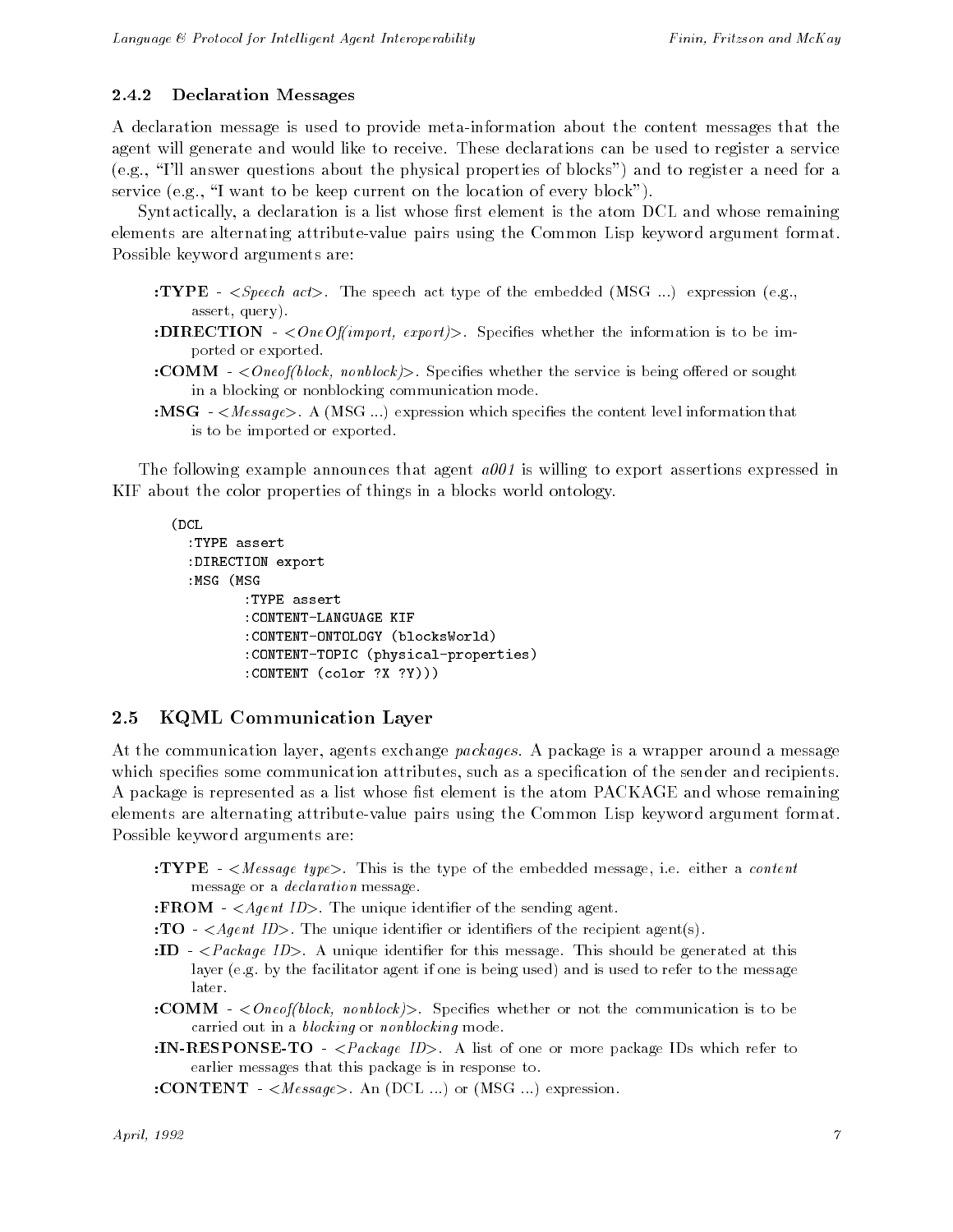In the following example, application  $ap001$  is sending a synchronous query to application  $ap002$ :

```
(PACKAGE
   :FROM ap001
   :TO ap002
   :ID DVL-f001-111791.10122291
   :COMM block
   :CONTENT
       (MSG)(MSG) and a second contract the second contract of the second contract of the second contract of the second contract of the second contract of the second contract of the second contract of the second contract of the second
            :TYPE query
            :QUALIFIERS (:NUMBER-ANSWERS 1)
            :CONTENT-LANGUAGE KIF
            :CONTENT (color snow _C)))
```
### 2.6 KQML Performatives

Message types play an important part in this protocol. They appear at the message level in both content and declaration messages and are akin to a "speech act" type in the theory of natural language communication. Message types determine what one can "do" or "perform" with the sentences in the content language.

The definition of the various KQML performatives described in  $[?]$  is based on the following model of a knowledge base: A knowledge base  $(KB)$  is a set of sentences in a language L, which can be the ob ject language of the knowledge base, or a set of sentences of another language for which a computable mapping into L exists. Candidates for languages other than the object language of a KB are, for example, the Interlingua, or, if the ob ject language for a KB are graphs, a linear notation describing these graphs. Since KQML is not assumed to be a superset of the Interlingua, it must to identify sentences of the KB by way of quoted sentences of a language that can be translated into the ob ject language of the KB. This language is called the content language.

#### 3 **SKTP**

SKTP is a design for an implementation of the KQML protocol stack. The design follows the layered organization of the protocol. One section of the code handles the encapsulation and labeling of content expressions (implementing the message layer). Another section determines the destination of the messages and arranges (via some standard transport mechanism) for their delivery and the return of any immediate responses. An important feature of SKTP is its tight integration with the implementation language of an application. This provides a nearly seamless interface between the application and the communication protocols, significantly reducing the difficulty of programming communicating agents and allowing a much tighter collaboration between processes than has been easily achievable before.

A preliminary implementation of SKTP has been written in Common Lisp and currently links applications written in a dialect of Prolog. We are designing interfaces to additional languages and systems.

There are four protocol layers shown in Figure 2. Each has a matching component in the implementation design shown in Figure 4. The overall communication is between *applications* written in an *application language*. Applications exchange expressions which have some meaning. This is the *content layer*. Expressions are selected for transmission to remote sites and wrapped in messages. This is the message layer and is implemented in Figure 4 by the module labeled Facilitator Interface Library (FIL).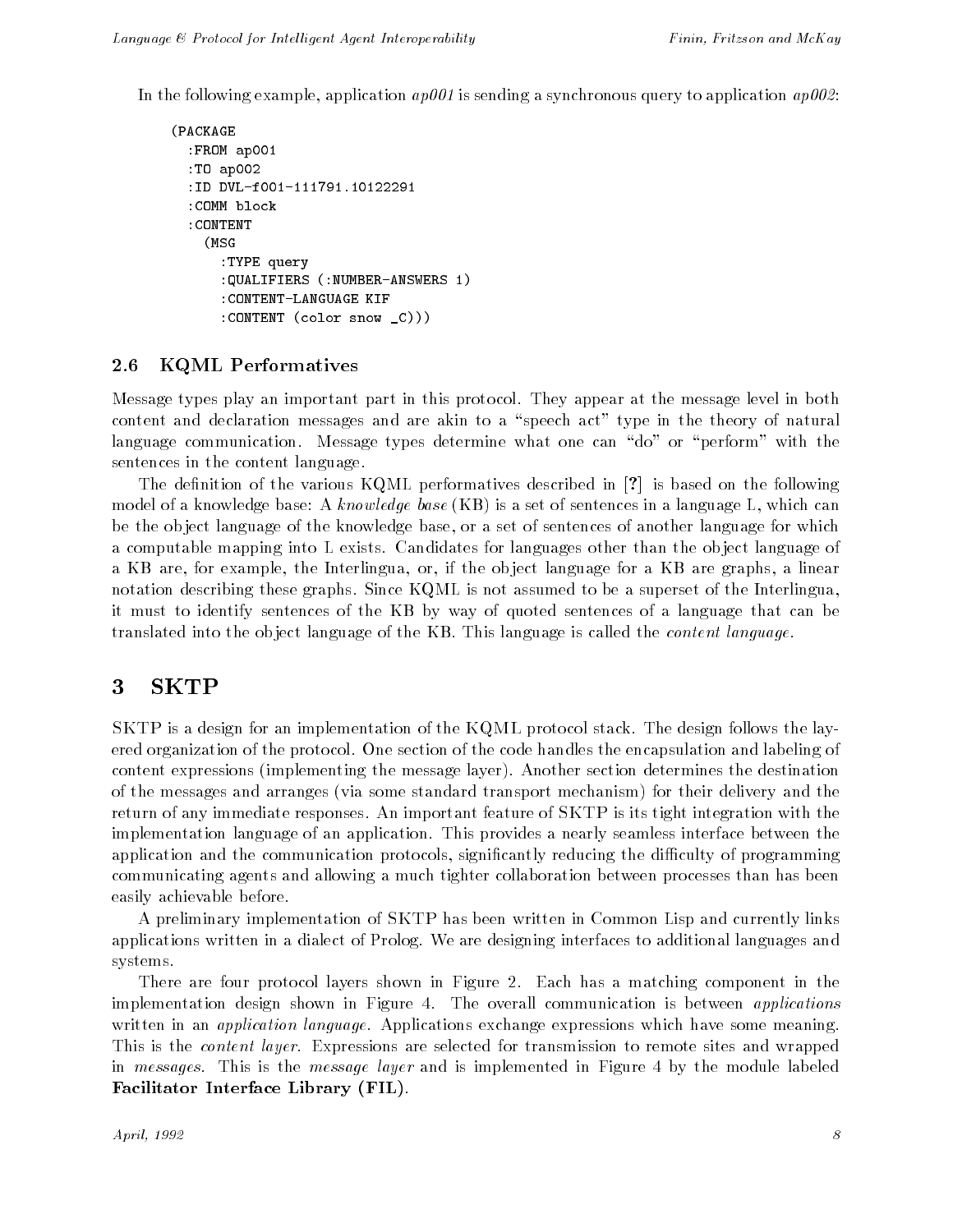

Figure 4: The implemented SKTP architecture has a component for each of the major protocol layers in KQML.

Messages might not have unambiguously specied destinations; they may have multiple destinations; they may require special handling. The layer which handles this "routing" of messages is the communication layer and is implemented by a separate agent called a **facilitator**. The underlying stream which carries the structured data between facilitators is, of course, the TCP/IP protocols provided by the Internet.

Each application is associated with a facilitator. Figure 5 shows an imagined collection of application communicating via SKTP over an Internet. While the diagram looks complex, the important gain made by the communication layer (implemented by the *facilitators*) is that all network communication is made using the same protocol, instead of a different protocol for each pairing of systems.

## 3.1 Facilitator Interface Library

The Facilitator Interface Library (FIL) is the code which connects the varying worlds of different AI languages and systems to the communication world of KQML. The FIL performs three functions

- It interprets a set of declarations which describe the internal knowledge base transactions (e.g. definitions, queries, assertions) should be imported from or exported to remote systems.
- It contains code which monitors those internal transactions and arranges for the appropriate expressions to be transmitted as messages to a facilitator which will route them appropriately.
- It contains code which provides access points for a facilitator to deliver messages to the application (e.g. queries to be answered, assertions to be stored, etc.)

Because the FIL is tightly integrated with the application system, it is partly implemented in the underlying implementation language. For example, in our current prototype we have applications written in a dialect of Prolog which is implemented in Common Lisp. The FIL for these applications is written partly in Prolog and partly in Common Lisp.

**Declarations.** When using SKTP, an application program does not need to be modified to make "calls" on communication primitives. Instead, it is written as though the information that it needs was available locally (or, if it is primarily a supplier of information, as though there was no need to communicate). The program is augmented by a set of declarations which describe the internal transactions (assertions, queries, etc.) that are to be exported to remote sites and what types of transactions it is willing to process from remote sites. Declarations describe the following attributes of expression:

- whether the expression is to be exported (sent to a remote site) or imported (accepted in remote a remote site)
- The type of the expression (e.g. assertion, query, denition, etc.)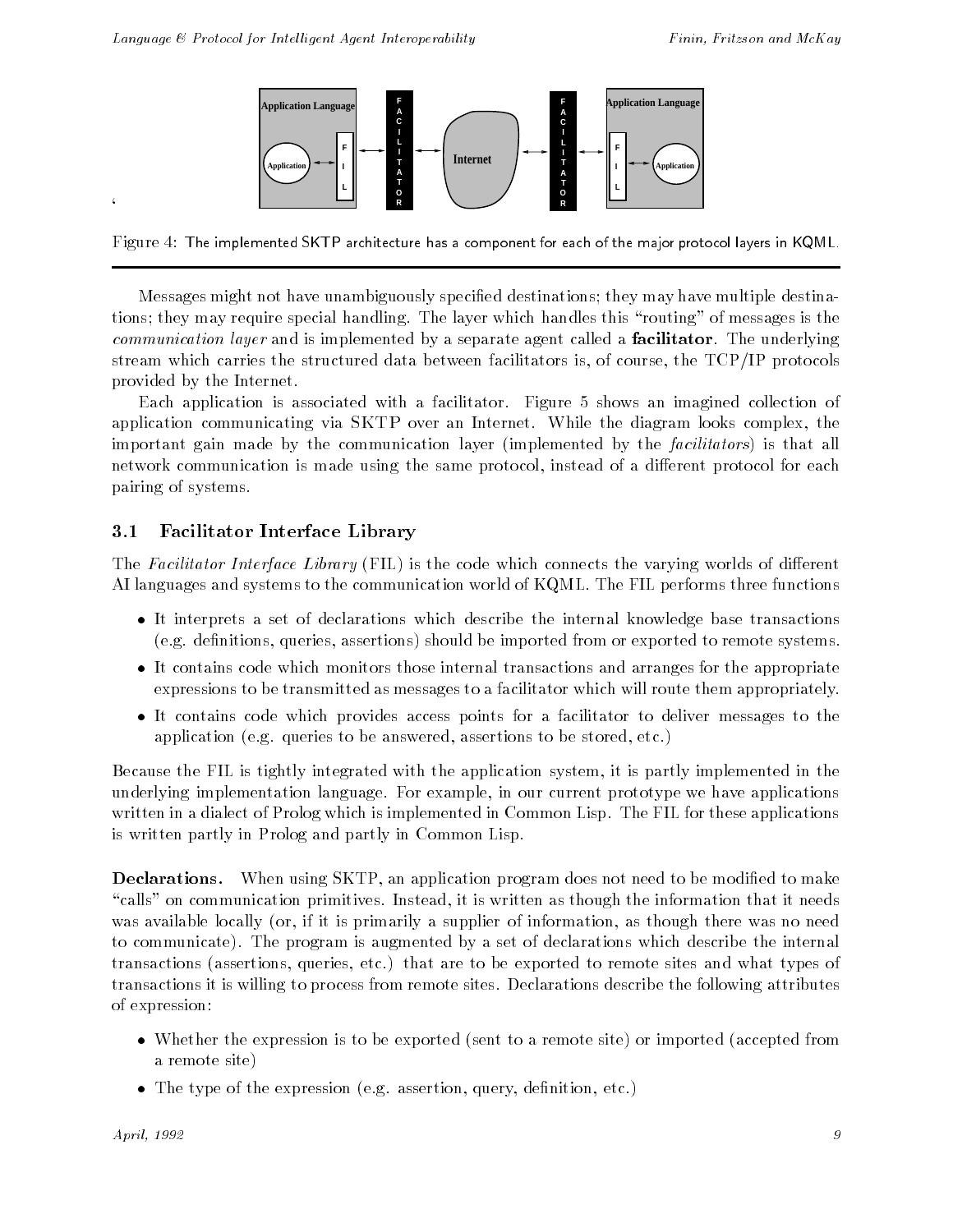

Figure 5: A network of processes communicating using the SKTP architecture is envisioned as a part of the DRPI testbed. Communication among the processes is handled by communication facilitators.



Figure 6: The Facilitator Interface Library or FIL is the code which connects an AI language or system such as LOOM to a generic Facilitator agent.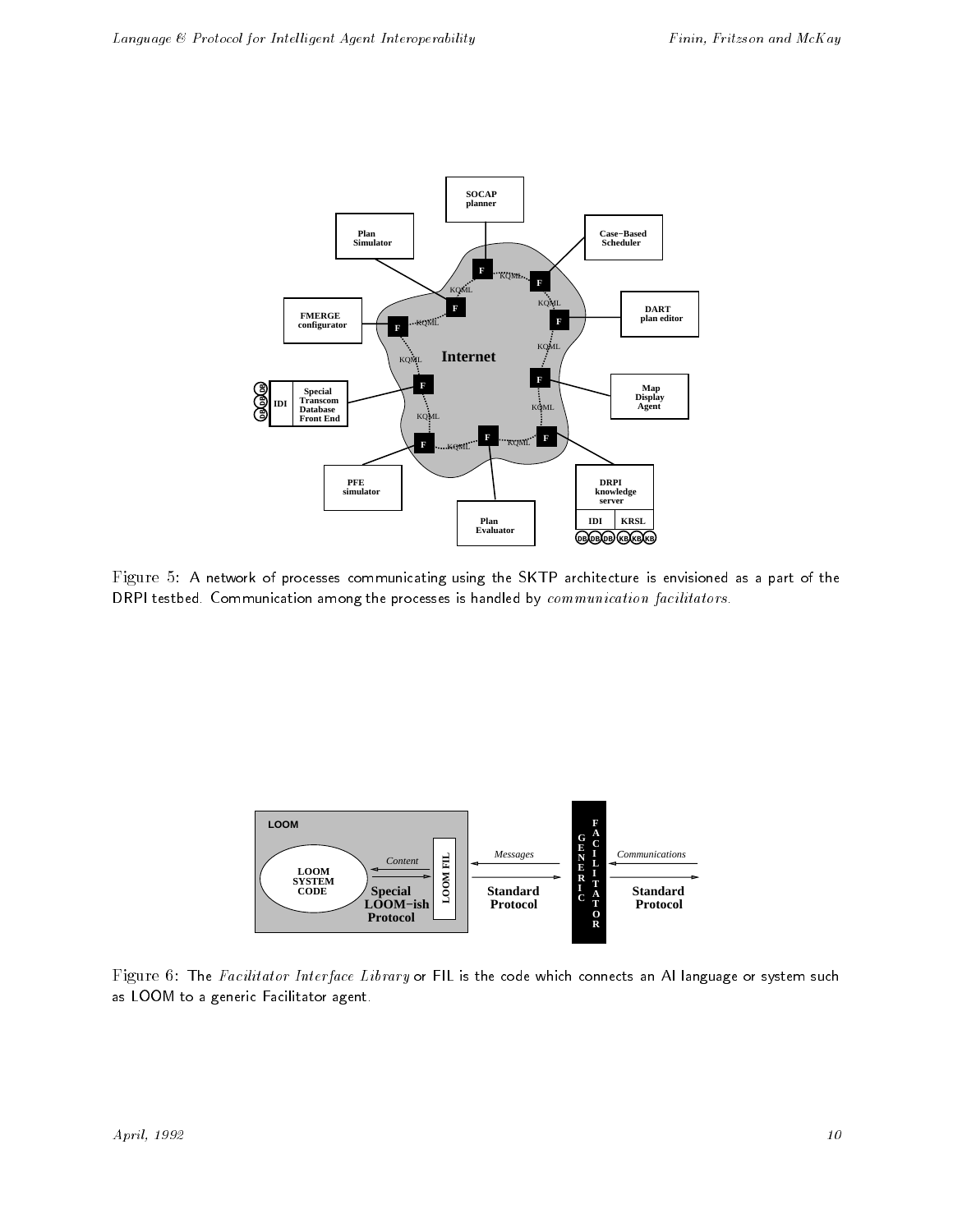A characterization of the expressions of this type which are to be selected. For example, in a relational system, the description might contain the name of the relation and the number of arguments, or in an ob ject-oriented system it might be the class of the ob ject.

Declarations which describe exports have to result in code which monitors the internal flow of expressions, selects appropriate ones for encapsulation, and is prepared to insert any replies into the the applications internal flow as though they originated locally.

Programming Models. The basic idea of this approach is to completely hide the communication primitives from the application programmer. This is why the FIL will frequently need to be partly written in the underlying implementation language: it needs access to the internal routines of the language itself to help determine when expressions need to be transmitted and which expressions should be selected.

While this is a difficult job for the implementor of the FIL, it has a couple of significant advantages. The first is that it makes application programming **much easier**. The application programmer doesn't have to think about communication issues while writing the application, just prepare a set of declarations to go with it. The declarations themselves are written at a higher level of abstraction than communication code and so are easier to write. The second advantage is that it relieves the implementor of the FIL from having to design and implement a creative and clever way to integrate the communication primitives with the non procedural languages used in AI systems.

Tighter Collaboration. This approach also makes it possible for applications to collaborate at a much tighter level of coupling than the simple \pipe" model of communication which is the only model currently used in the current testbeds we are using1 . For example, in the current SKTP implementation, if an application's internal processes require a particular goal to be satised remotely, the system will transmit that goal to a particular remote system and the answers will be seamlessly integrated into the local system's inferencing cycle. The system answering the remote query may also generate additional remote queries (possibly back to the originating system). All of this is transparent to the originating application which operates as though all the necessary information was being provided locally. Because the library intercepts internal transactions, two processes can actively collaborate, in parallel, on a single goal, without explicitly programming that collaboration. This greatly elevates the state-of-the-practice for collaboration among separately written processes.

Exporting Messages. Declarations which state the the application is going to be exporting expressions require that the FIL contain code which will monitor the generation of these expressions, and act on appropriate ones.

When an application declares that it needs to export some of its queries to remote agents, the FIL creates code which monitors the internal generation of queries, queries which are normally generated for use by an internal inference engine, looking for ones which match the declared description. Queries which match the declarations are encapsulated as messages and passed to a facilitator. Depending on the application, the language, and the designer of the FIL, the FIL might wait for answers, or it might not; it might merge the answers from remote sites with local answers. or replace the local answers outright. These and other design decisions are made by the designer of the FIL and may be passed on as declaration options to the application programmer.

<sup>&</sup>lt;sup>1</sup>The DARPA/Rome Planning Inititive (DRPI) and the Palo Alto Collaborative Testbed (PACT) [?].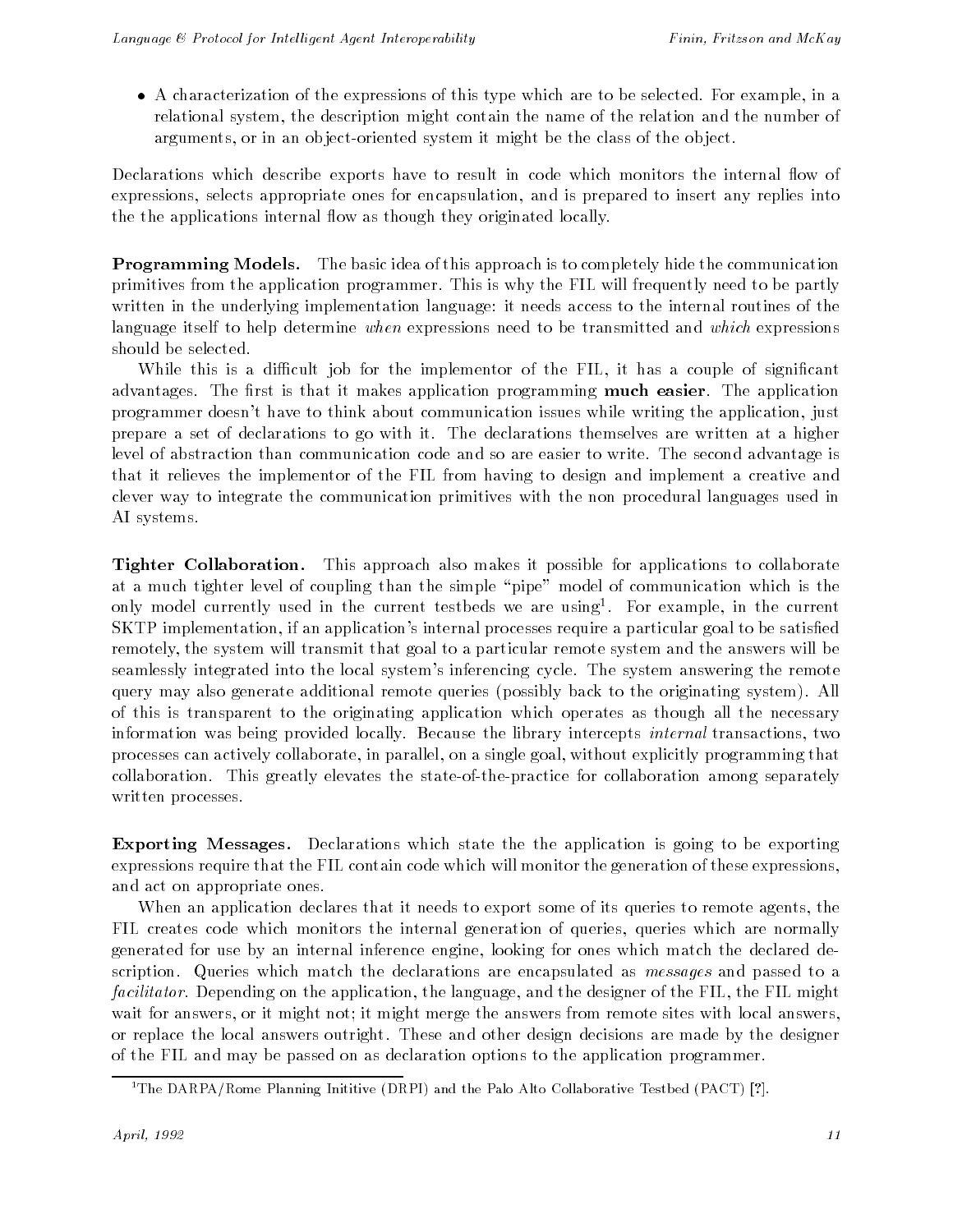Similar considerations apply for declarations which state that the application is going to be exporting assertions. The primary difference is where in the implementation the FIL has to look for the expressions and what to do with any replies that are received.

Importing Messages. If an application is willing to answer queries for remote agents, or it is interested in receiving assertions from remote agents, it declares this in the same way as it would declare a need to export expressions. However, in this case the FIL has to establish a set of properly advertised functions or entry points to which a facilitator can deliver the queries or assertions.

The actual implementation of this connection depends on the design of the facilitator and the type of connection it has with its FILs. In various implementations the facilitator might be part of the same lisp image, or it might be a separate process connected by shared memory or some type of interprocess communication channel. Naturally the kind of "advertisement" needed to let the facilitator know how to deliver messages would depend on the type of connection between the two modules.

### 3.2 Facilitators

Facilitators bridge the gap between KQML messages and the Internet world of host names and TCP/IP streams. Using the metaphor of the Internet protocol stack, they are the KQML equivalent of Internet routers.

Facilitator accept messages from FILs and rely on the information in the message's fields to determine the appropriate destinations for the message. In some cases an application may identify a particular site as being the target of a message, either by host name (e.g. To: louise.vfl.paramax.com) or more symbolically (e.g. to: whichever machine is currently advertising itself as "geosys server A"). In other cases, the application may not know what an appropriate site is; the facilitator must rely on values of other message fields and a knowledge of what other sites are available in order to decide where to route the message.

**Routing.** Among the fields of the a KQML messages are:

- language The language in which the encapsulated expression is written.
- the state of the second three contributions in the second second terms of  $\alpha$
- $\alpha$  The general  $\alpha$  or  $\alpha$  is the sense of the sense of the sense as  $\alpha$  as  $\alpha$  as  $\alpha$ and which the receiver must share.
- topic The specific subject matter of the message. This head can only be interpreted in the context of a given ontology.

The declarations written for a program must provide sufficient information to allow the FIL to provide values for these fields. The *facilitator* uses them to search a database of remote agents who have declared that they are suitable targets for these messages. For example, if a facilitator receives (from a FIL) a message which is described as being:

- $\blacksquare$  .  $\blacksquare$  .  $\blacksquare$  .  $\blacksquare$  .  $\blacksquare$
- Language: relational
- $\blacksquare$  Denotes a proposition of  $\blacksquare$
- Topic: Airports:Location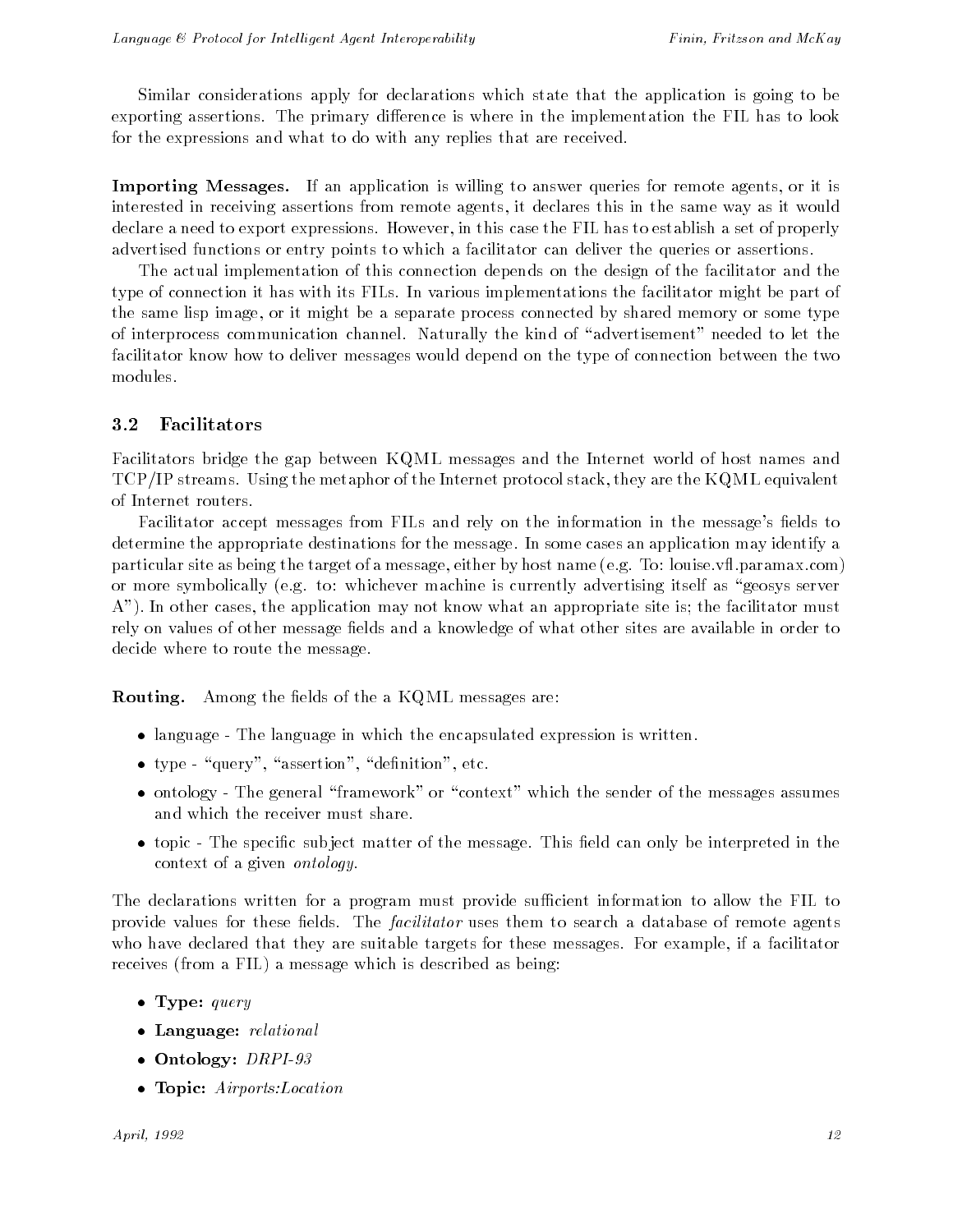it must look for one or more systems, somewhere on its connected network, which have advertised that they are willing to *import* queries of this type and answer them (By having matching "import" declarations.). It does this by searching a database of declarations looking for entries which match those of the question. When it finds them, it delivers the message to facilitators which are "representing" them and, waits for either an acknowledgment of receipt or actual replies.

While this process does not seem difficult on the surface, there are several problems which will require extensive work, especially as the number of agents available on a network increases and as the complexity of the information being exchanged increases.

**Ontology and Topic Matching.** The task of matching the declared *ontology* and *topic* of a message against a database of similar declarations is not well defined. While it is not difficult to develop simple examples and simple implementations to handle them it is also not difficult to create complex examples with no obvious implementation strategy.

Consider the case of a small and simply structure *ontology* which is divided into a small and shallow class hierarchy, such as **travel**, divided into fewer than ten possible subclasses such as  $air$ , rail, car, etc. Queries may be tagged as having one of these classes as their *topic*; knowledge bases can choose to advertise that they are willing to answer queries about one or more of these classes. As long as all of the participants understand which queries are about which topic and abide by the rules implicit in the simple ontology, the problem of matching messages with remote systems is reduced to simple string matching.

However, if the ontology is not quite as trivial, for example if it is described by a class hierarchy of moderate depth, such as the animal kingdom, then the problem is not so trivial. For example, if a knowledge base advertises that it is willing to IMPORT QUERIES about the class of mammals and a facilitator has a client trying to EXPORT a QUERY about *cows*, making the match is more difficult. The routing task must be relatively simple in order to keep the facilitators relatively small and fast. The design of *ontologies* to be used for this purpose must be made with these problems and constraints in mind.

Database of Knowledge Based Services. The second problem to be overcome is how a database of currently available applications is to be maintained. Actually gathering the data is not difficult. An assumption of this design is that all applications provide their FILs with declarations of the queries they can import and the assertions they can export, and that their associated facilitators will transmit these announcements over the network. The question is where and how should the database be implemented; there are several alternatives.

The database can take a variety of forms. It may be replicated in every facilitator, it may be centralized on an advertised machine, it may be stored in a distributed form across the network. Implementation strategies are based on the requirements of a particular environment.

For small sets of machines, a replicated implementation may be easiest. That is, each machine maintains its own complete copy of the list of network services. Maintenance of this list has to be performed in realtime; whenever a service begins or ends operation it has to be added to or removed from the list. With a small number of machines the overhead for each machine is not too great.

However, for even modest collections of machines (e.g., more than ten or twenty) the burden of broadcasting service announcements to every known machine, and the burden of processing such announcements from every known machine becomes noticeable, making a centralized approach is more suitable. One machine could serve as a repository for a single database. All processes would send both assertions of services they are making available and queries for needed services to this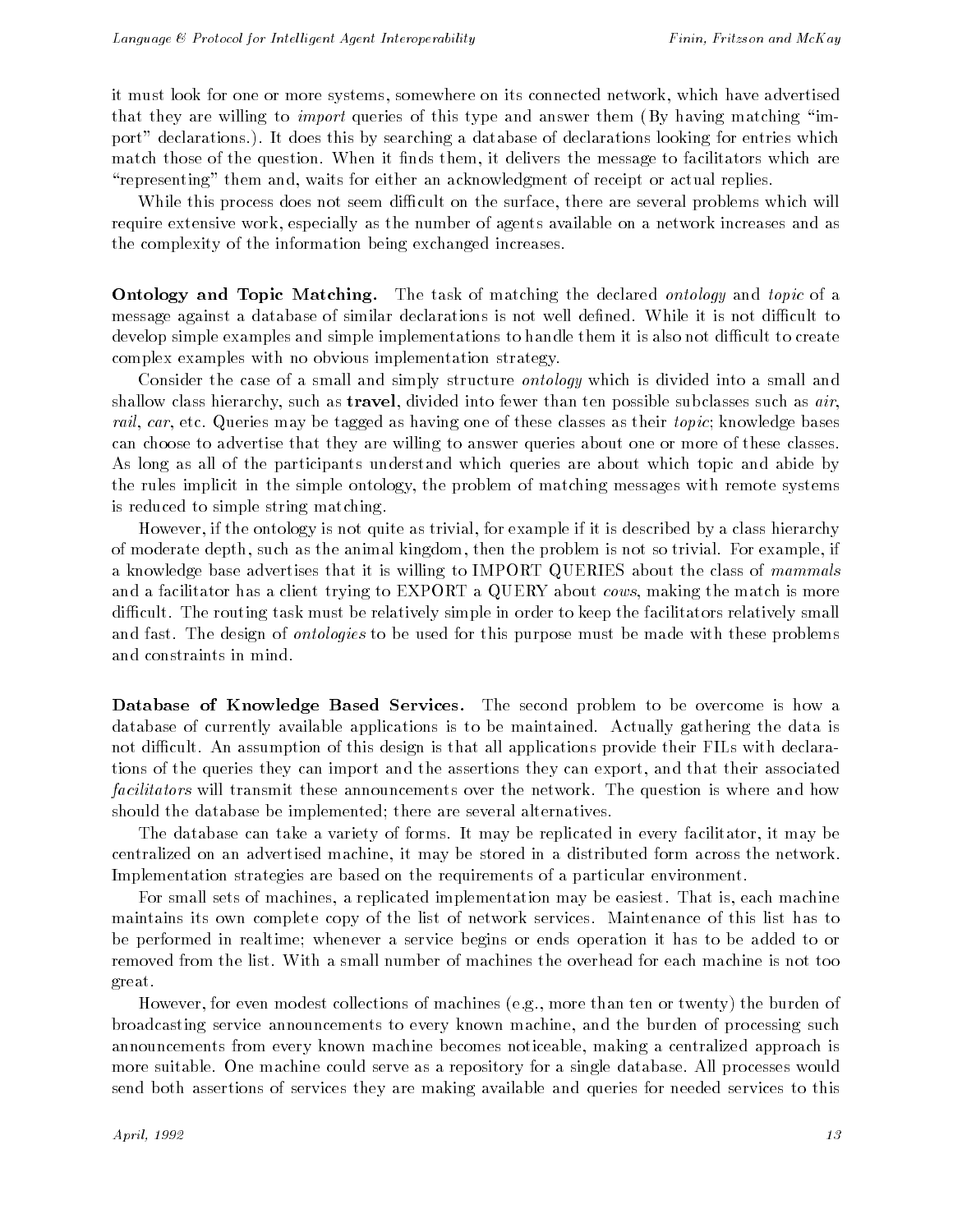single machine.

In a very large network, e.g. a large campus network or the Internet itself, any central server will be both a bottleneck and a single point of failure. On this scale, a distributed approach is needed. A good example of this is the Internet distributed name service.

## 3.3 Implementation

Prototype versions of the components described above have been implemented. We have implemented

- A facilitator interface library for an implementation of the language Prolog.
- A facilitator which runs as a separate process within the same Common Lisp image as the Prolog language.
- A TCP/IP based communication package which links multiple Common Lisp images on different machines.

An implementation of a Facilitator Interface Library for Prolog has to handle the following events:

- A declaration by the local application of its communication status (what it needs and what it can provide)
- An assertion by the local application which needs to be transmitted to a remote application.
- A query by the local application which needs to be transmitted to a remote application.
- An assertion by a remote application which has been received by the local facilitator
- A query by a remote application which has been received by the local facilitator and needs to be answered

Declarations by the Local Application. This facilitator provides routing for four types of application declarations:

- Export Queries. Applications which want to send queries to remote sites.
- Export Assertions Applications willing to transmit new assertions to remote sites..
- Import Queries. Applications willing to receive (and answer) queries from remote sites.
- Import Assertions. Applications which want to receive assertions from remote sites.

Each declaration is accompanied by a description of the type of assertion or query to be exported or imported.

Declaration: Exporting Queries. When a Prolog application declares that it needs to export some of its queries to remote sites, the facilitator interface creates code which will automatically transmit queries of the appropriate type to the facilitator.

The current implementation handles this by generating a Prolog rule of the form:

```
(<query> . <args>) :-
 =(L, (call-lisp (remote-solve (<query> . <args>))))
 member(<args>, L)
```
For example, if an application declares that it wishes to export queries of the form: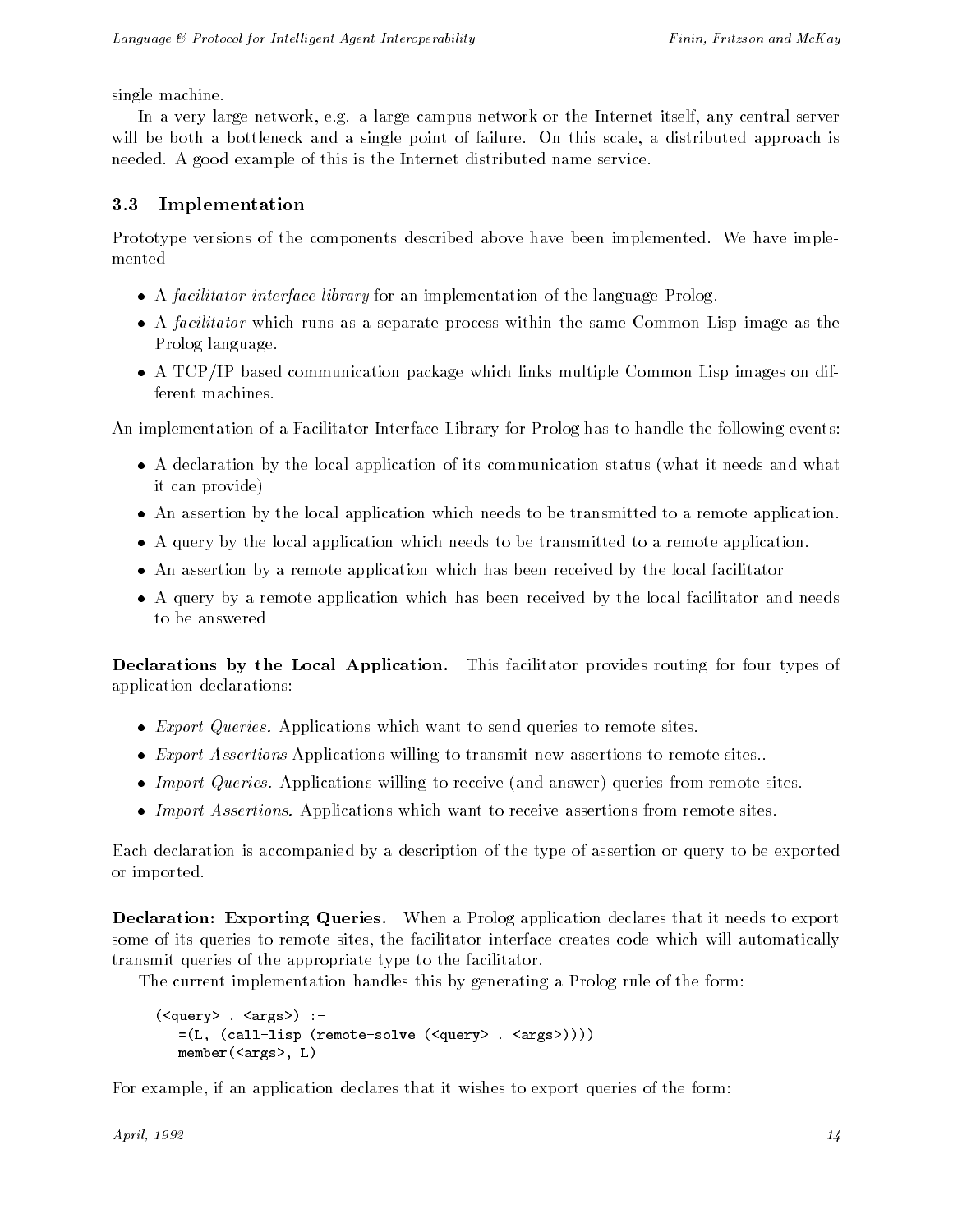$(color X Y)$ (color X Y)

The facilitator interface will assert the following rule:

```
(color X Y) :-= (L, (call-lisp (remote-solve (color X Y))))
 member((X Y), L)
```
The function *remote-solve* transmits the query (with substitution performed on bound variables) to the facilitator which arranges for it to be answered by a remote site. The result is expected to be a list of variable bindings, e.g.

((sky blue) (emerald green))

This method of dealing with locally generated queries is simple and provides an effective way of dealing with the fact that the remote site returns a list of all solutions while the local site only expects one at a time while it backtracks through them and solves the problem of merging local answers with remote ones in a simple way. It is also very easy to implement.

**Declaration: Exporting Assertions.** Exporting assertions is a declaration primarily used by forward chaining applications and not those implemented in Prolog, but we have included it here for the sake of completeness.

When a Prolog application declares that it is willing and able to export assertions of a particular type, it needs to create code to arrange that assertions which match those described by the declaration are forwarded to the facilitator. The current implementation has modified the low level "assert" and "retract" functions in the Prolog implementation to intercept and transmit matching assertions (and retractions) to the facilitator.

Declaration: Importing Queries and Assertions. When a Prolog application declares that it is willing to accept queries or receive assertions of a particular type, all it needs to do is transmit that declaration to its local facilitator. The facilitator is responsible for insuring that other applications are aware of this service. The transmission is performed by a simple function call provided by the facilitator package.

When a Prolog system is willing to support this type of activity it it needs to provide the facilitator with functions to call whenever remote queries or assertions arrive from a remote site. This registration is made by a call to a function provided by the facilitator package.

Handling Locally Generated Queries and Assertions. When the local Prolog generates a query or assertion which needs to be transmitted to a remote site, the preliminary work of the declaration handling (see above) has already arranged for the expression (the query or assertion) to reach the facilitator interface code. The next step is to package the expression into a message.

The facilitator provides a function for making *messages*. The interface package simply provides values for the following *message* fields:

- content. The expression itself.
- language. In this case, the name of the particular Prolog dialect, Frolic.
- type. query, assertion, retraction, ...
- ontology. This is a name which signies the shared assumptions that the programs have about the knowledge they are using. It is a keyword shared among programs to keep other programs with the same topic from answering.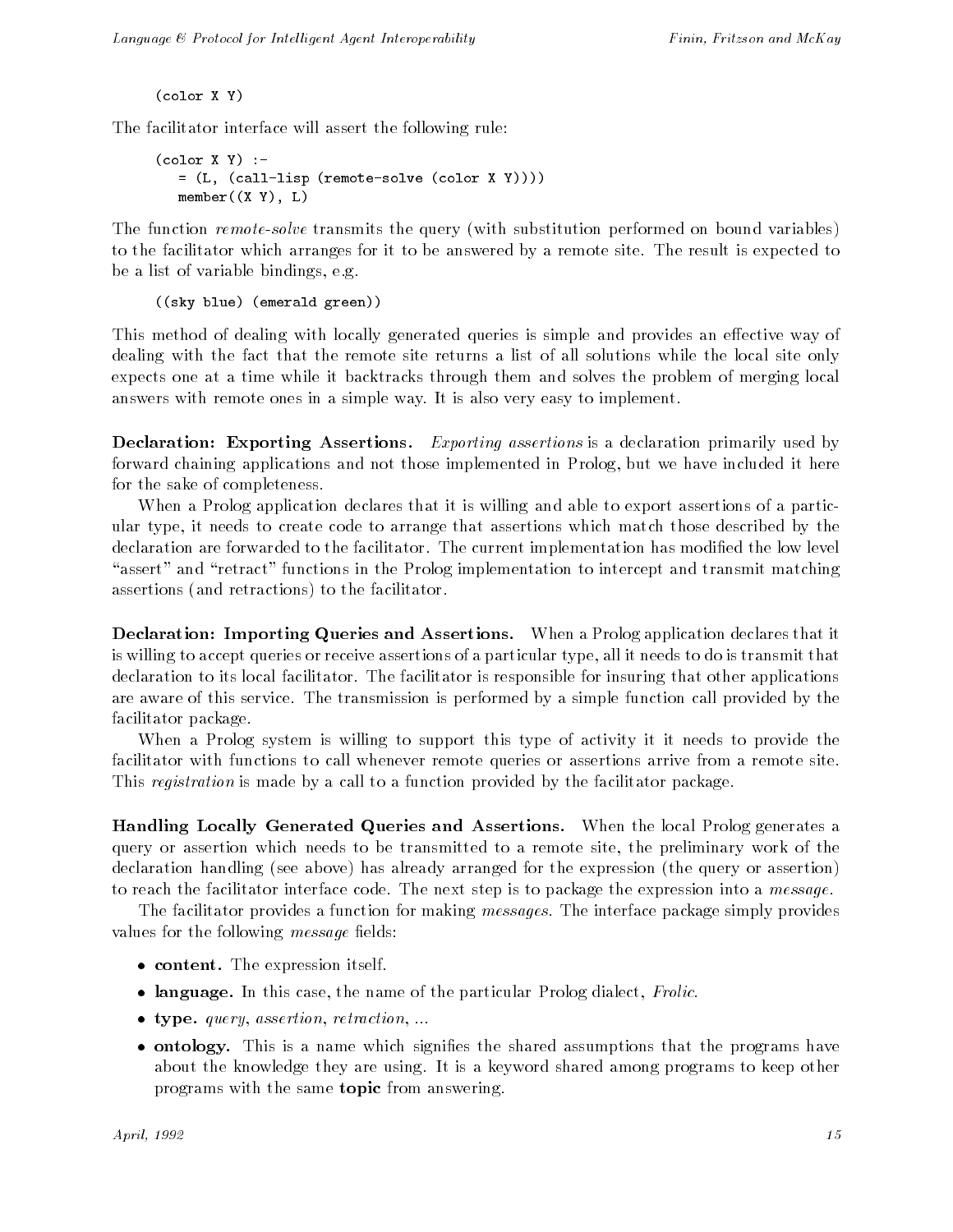topic. For one simple ontology, this is simply the particular predicate used in the expression, e.g. COLOR/2. For another we used a list which represented the predicate and its arguments which were represented by either constants or untyped variables, e.g. (available JohnSmith ?Time ?Date ?Duration).

Prolog is not a good language in which to experiment with *ontology* definitions because most "real" ontologies tend to be object oriented while Prolog is relation oriented. For example, a service which can answer queries of the form:

#### (location ?x:airport ?y:coordinates)

which can be translated as "What is the location of a particular airport?" is not likely to advertise itself as a "location" server, providing information about the location of various objects. It is more likely to be an "airport" server, able to answer questions about various characteristics about airports, including their location. That is, it is more likely to be able to answer

```
(number-of-runways ?x:airport ?n:number)
```
than

#### (location ?x:museum ?y:coordinates)

A given application is likely to be able to provide some information about a set of ob jects in some "knowledge space". What kind of knowledge space is described by the *ontology* field. But the task of describing which ob jects in that space, and what relations about those ob jects, falls to the topic field.

A second function, send-msg-to-facilitator passes it on to the facilitator for routing.

Handling Remotely Generated Queries and Assertions. To handle remotely generated queries and assertions all the interface package has to do is provide a function for the facilitator to call when it needs to pass a query to be processed or an assertion to be added/retracted from the database.

Common Lisp Facilitator. The facilitator's role is to route messages to appropriate recipients. Messages are not usually addressed to a specific individual site but to either a symbolically named service (e.g. Shipping-database or Planning-System-7) or a service which has advertised that it is willing to accept messages of this type. The facilitator is responsible for tracking which remote applications are interested in receiving assertions or are willing to answer queries on various topics.

To accomplish this, each facilitator maintains its own database of remote applications. Each entry in the database provides the Internet address of the host that the application is running on and a TCP/IP port address for the facilitator on that host. The entries are indexed by the types of messages the applications are willing to accept. Messages are characterized, as described earlier, by the same fields used to construct them: type, language, ontology, topic and also communication style.<br>The database is maintained jointly by all active facilitators using the following rules:

- When a local application declares that it is willing to import queries or assertions, the facilitator broadcasts that to all sites which may be running a facilitator.
- when a facilitation receives a declaration from another facilitation from another facilitation  $\eta$  sending it a list of imports that its applications are willing to accept.